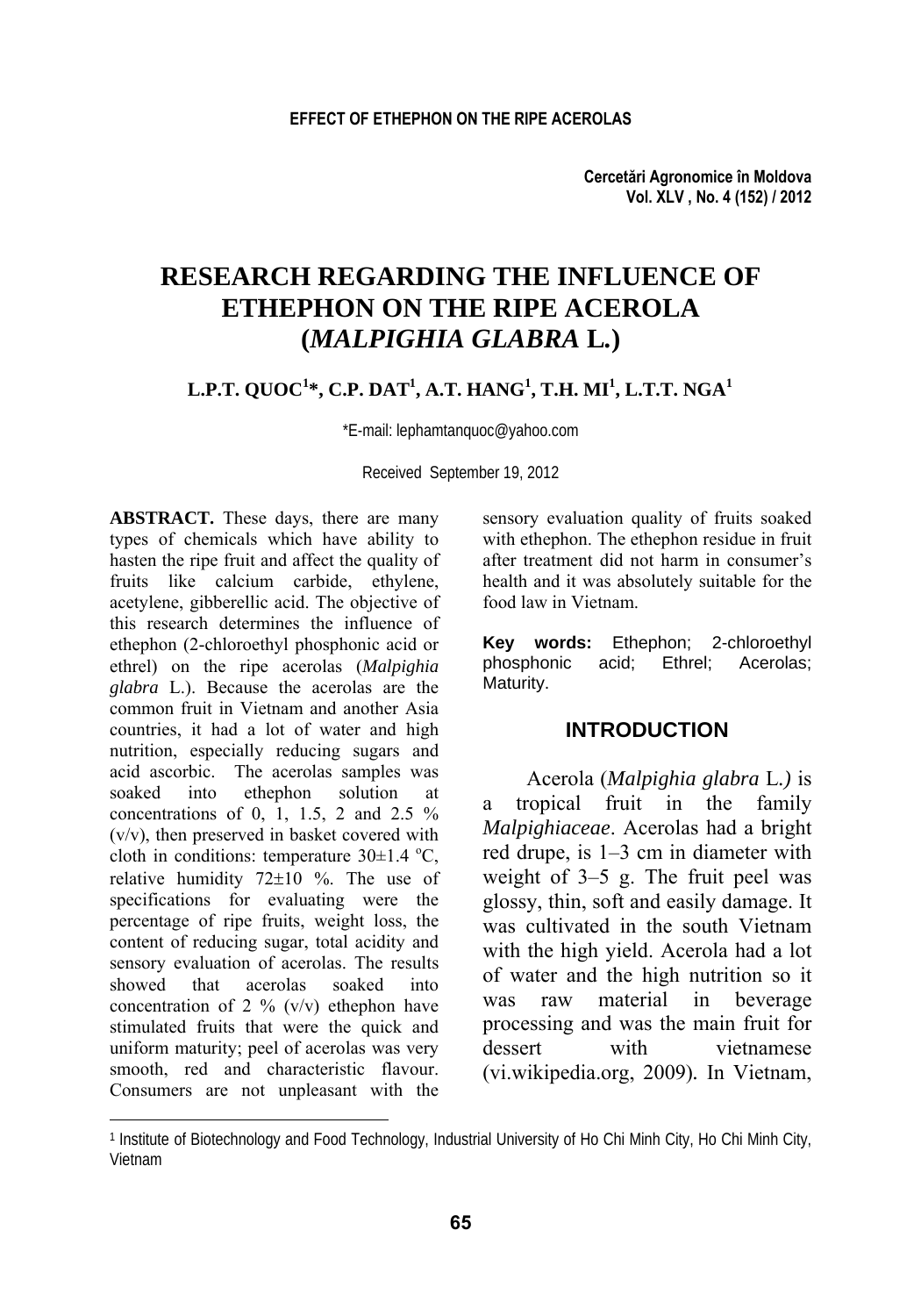it was usually preserved at normal condition in the local market store in .

Mature fruits produce a certain amount of ethylene which does not make uniform maturation in a batch. Therefore, a solution of chemical treatment is necessary. Ethephon (ethrel) was known as a plant growth regulator which decomposes into ethylene. It stimulates defoliation, ripe evenly fruit, decreasing preservation time and minimizing post-harvest losses (Pham, 2005).

Recently, there have been many mixed opinions on the toxicity of ethephon that confused the customers (Nguyen *et al*., 1999)*.* It was classified as an organophosphate pesticide and was registered with EPA (US Environmental Protection Agency) since 1973 as a plant growth regulator used to promote fruit ripening and flower induction. Ethephon is irritant to the skin or the eyes but is not a skin sensitizer, it was not a carcinogen and is classified by IARC (International Agency for Research on Cancer) as group D (not carcinogenic to humans) and FAO pointed out a maximum allowable daily intake for ethephone at 0.05 mg/kg body weight/day (Bui, 2007). In addition, using ethephon solution in ripe fruit was quite new and having no article for the influence of this chemical on the ripe acerolas. Nevertheless, ethephon could be hygroscopic and released ethylene during storage. Thus, ethephon could hasten the ripe acerolas and the ethephon residues did not affect the health of consumers with the tiny

dose. Therefore, we conducted to research this subject.

# **MATERIALS AND METHOD**

## **Materials**

Acerolas are harvested in Go Cong, Ben Tre province, Vietnam. Fruits will be harvested after approximately 25 days from the date simultaneously bloom. Harvested fruits are 20.5±1.87 mm in diameter with weight  $4 - 6$  g/fruit.

Ethephon are in liquid form, pale yellow color, transparent and from China.

# **Method**

### *Ripe acerolas processing*

Acerolas  $\rightarrow$  Shorting  $\rightarrow$  Washing $\rightarrow$ Soaking  $\rightarrow$  Keeping dry  $\rightarrow$  Preserving

Acerolas were preserved into a basket covered with a cloth at temperature 30 $\pm$ 1.4 °C and relative humidity 72 $\pm$ 10 %.

## **Analysis method**

The percentage  $(\%)$  of weight loss was used by electronic scales, the mass loss rate based on the volume of the preservation process results over the volumes initially.

The concentration of reducing sugar was determined by Lane – Eynon method. We used glucose solution 1%, the mixture of Fehling A and B. Sugars will discoloration of methylene blue indicator, which is the end of the reaction. Content of reducing sugars was expressed in percentage (%) of fruit mass.

The total acidity value was determined by (AOAC 942.15, 2007). Titration acidity was performed by NaOH 0.1 N with phenolphatalein 0.1% as an indicator and expressed in grams (g) of total acidity per 100 g of fruit.

Residue examination of ethephon on acerolas was determined by gas chromatography–mass spectrophotometer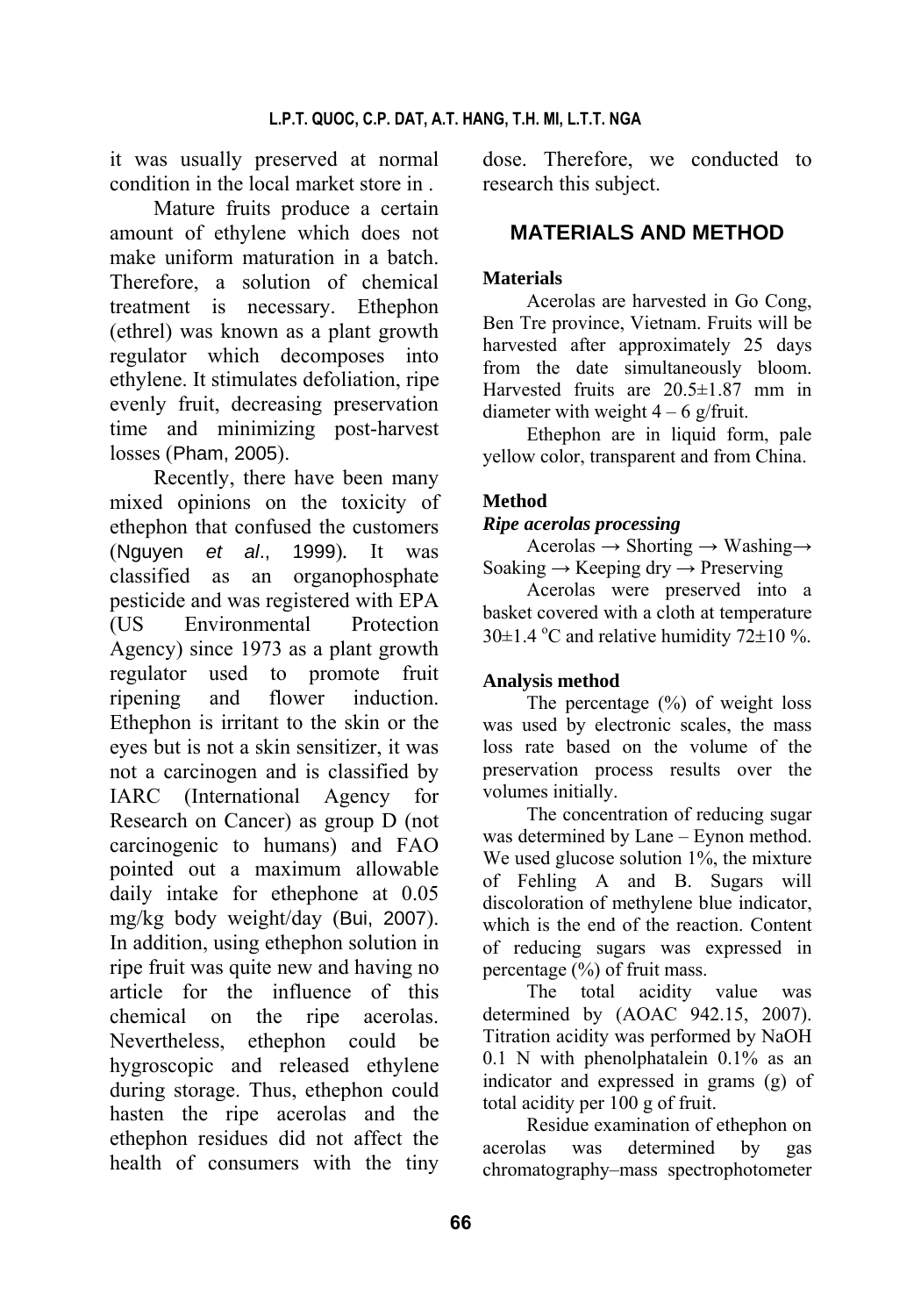(GC – MS) (AOAC 2007.01, 2007). It was expressed in milligrams (mg) of ethephon per 1 kg of fruit.

Different testing on sensory evaluation: pair comparison test – the simple difference test (or the same/different test) (Lawless and Heymann, 2010).

#### **Data analysis**

Each sample of acerolas had weight of 250 g, corresponding to 55–60 units, repeated three times. Data would be analyzed by Statgraphics program (Centurion XV) with confidence interval  $p=0.05$ .

# **RESULTS AND DISCUSSION**

# **Effect of ethephon concentration solution on acerola maturity and weight loss versus preservation time**

In *Table 1,* the percentage of ripe acerolas at different concentrations increased corresponding to incubation time. In particular, the samples soaked with ethephon solution at higher concentration resulted in higher ripening rate and faster ripening time than those without ethephon treatment. At time 50 and 60 hours, the soaking sample in 2 and 2.5% of ethephon solution obtained the highest ripening grade, however, these samples decreased due to the spoilage. The samples at these concentrations matured quite equally, had specific aroma and dark red color. It is proved that ethephon was decomposed to release ethylene which promotes the ripening process of acerolas. The

more ethylene was decomposed, the ripe fruit promoted fast (Le *et al*., 2008). The ripening rate of soaking samples in 2% of ethephon increased approximately 35% after 50 hours and 20% after 60 hours compared to those without ethephon treatment. However, at time 70 hours, the samples without ethephon treatment reached the highest ripening rate (75.85%) (*Fig. 1*).

During post harvest ripening, weight loss rate increased over the preservation time because the respiratory plant process released carbon dioxide, water and consumes glucose. In addition, acerolas have high water content 85-95%, the evaporation process may be one of the main reasons causing weight loss of fruits (Ton, 2008). For the first 40 hours, the weight loss was inconsiderable. From 40 to 80 hours, the weight loss increased rapidly (*Table 2*). At the time of 40 incubation hours, the weight loss of acerolas increased nearly two times when comparing with the time 30 hours. And at the time 50 hours, the weight loss raised approximate three times when comparing with the time 40 hours. The weight loss slowed from the time 50 to 60 hours. After 60 hours of incubation, the weight loss increase dramatically, particularly the samples soaked with 2.5% of ethephon. The weight reduction was slow in samples with 2% ethephon treatment when comparing with remaining samples (*Fig. 2*).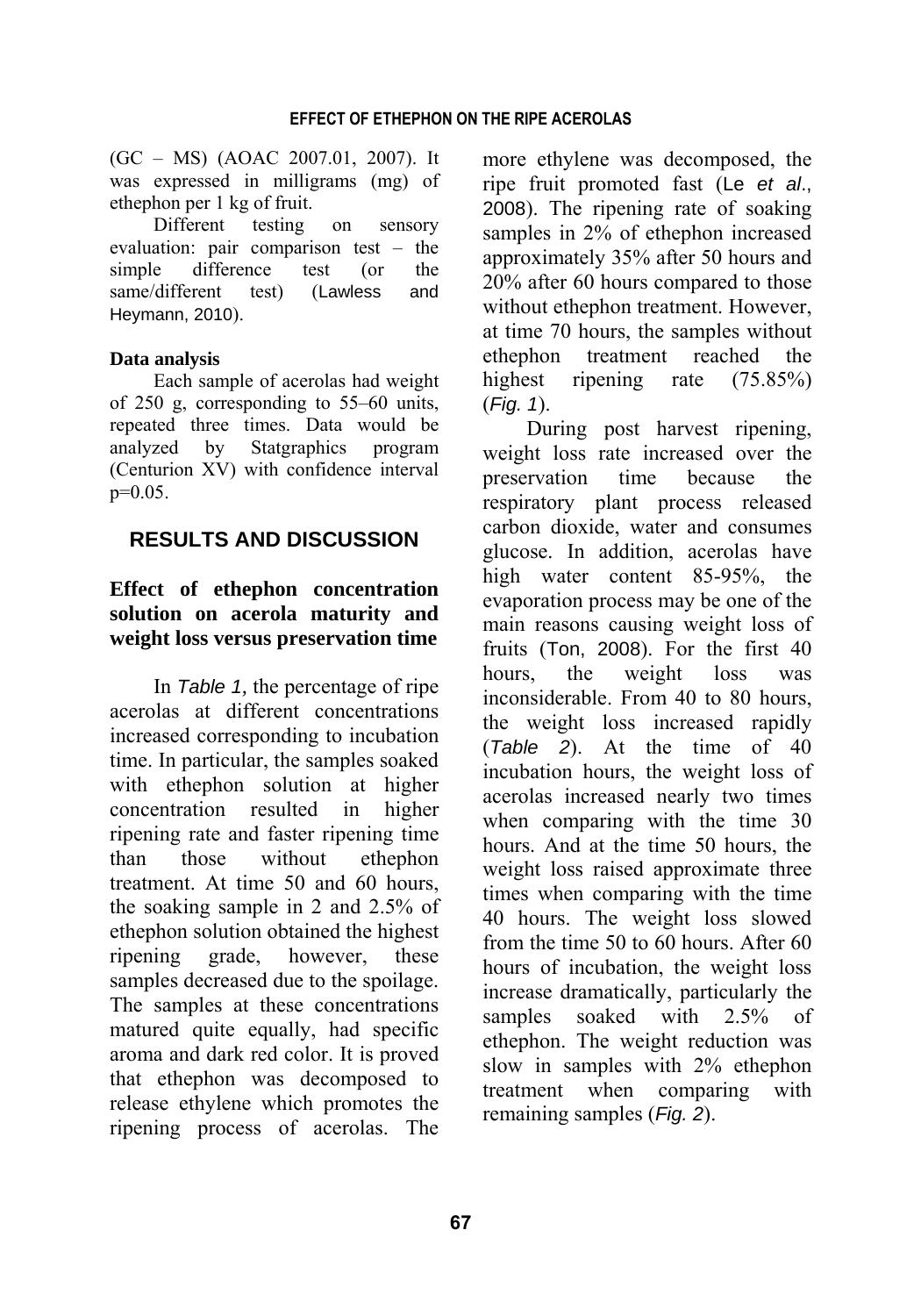#### **L.P.T. QUOC, C.P. DAT, A.T. HANG, T.H. MI, L.T.T. NGA**

| Hour |                  |                  | Conc. $(\%,\forall/\forall)$ |                  |                  |
|------|------------------|------------------|------------------------------|------------------|------------------|
|      | $\bf{0}$         | 1                | 1.5                          | $\mathbf{2}$     | 2.5              |
| 10   | $0.00 \pm 0.00$  | $0.00 \pm 0.00$  | $0.00 \pm 0.00$              | $0.00 \pm 0.00$  | $0.00 \pm 0.00$  |
|      | Aa               | Aa               | Αа                           | Aа               | Αа               |
| 20   | $0.00 \pm 0.00$  | $0.00 + 0.00$    | $3.70 + 3.21$                | $3.64 + 4.81$    | $8.02 \pm 4.08$  |
|      | Aa               | Aa               | Aab                          | Aab              | Bb               |
| 30   | $6.35 \pm 3.70$  | $15.93 \pm 2.61$ | $38.68 \pm 2.61$             | $41.82 \pm 1.82$ | 44.09± 1.44      |
|      | Ba               | Bb               | Вc                           | <b>Bcd</b>       | Cd               |
| 40   | $30.44 \pm 2.05$ | $50.31 \pm 0.54$ | $65.69 \pm 4.00$             | 72.73 ± 1.82     | $75.77 \pm 1.75$ |
|      | Cа               | Сb               | Сc                           | Cd               | Dd               |
| 50   | $48.86 \pm 1.81$ | $71.78 \pm 0.40$ | $82.82 \pm 0.92$             | $83.03 \pm 1.05$ | $85.73 \pm 0.72$ |
|      | Da               | Db               | Dc                           | Dc               | Ed               |
| 60   | $65.53 \pm 0.99$ | $81.59 \pm 0.51$ | $84.67 \pm 0.93$             | $86.67 \pm 1.05$ | $89.51 \pm 4.09$ |
|      | Ea               | Db               | <b>Dbc</b>                   | <b>Dcd</b>       | Ed               |
| 70   | $75.85 \pm 0.17$ | $78.55 \pm 1.54$ | 76.11 ± 2.71                 | $73.94 \pm 2.10$ | $67.65 \pm 2.89$ |
|      | Fab              | Eb               | Eab                          | Cа               | Fc               |
| 80   | $43.22 + 7.17$   | $39.33 \pm 3.86$ | $41.74 \pm 1.70$             | 48.48 ± 3.78     | $43.47 \pm 2.46$ |
|      | Dab              | Ba               | Bab                          | Eb               | Cab              |
| 90   | $5.09 \pm 5.00$  | $0.00 + 0.00$    | $0.00 \pm 0.00$              | $0.00 + 0.00$    | $0.00 \pm 0.00$  |
|      | ABa              | Ab               | Ab                           | Ab               | Ab               |

**Table 1 - Percentage of ripe acerolas (%) versus the preservation time** 



**Figure 1 - The ripe acerolas rate (%) versus the preservation time**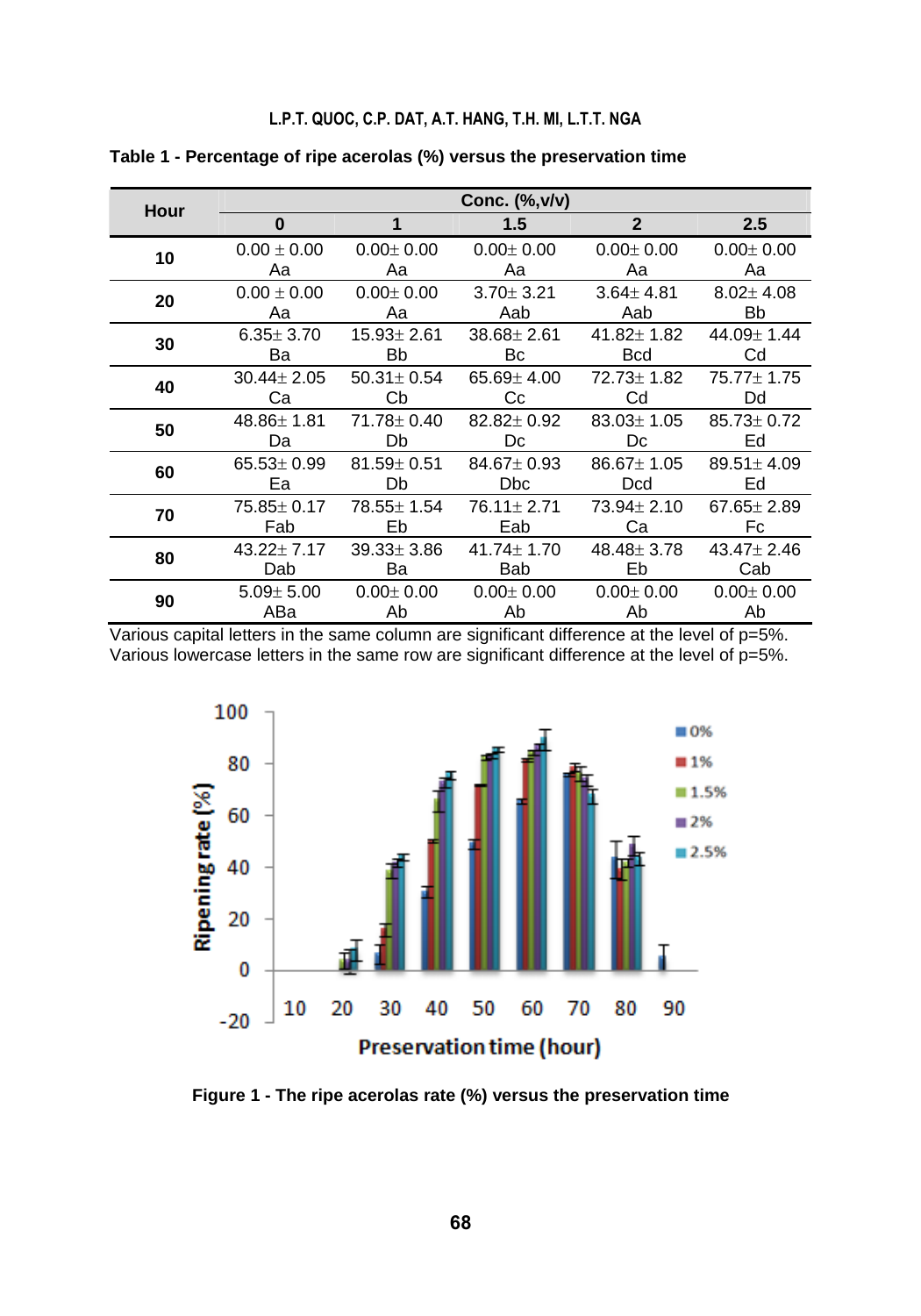### **EFFECT OF ETHEPHON ON THE RIPE ACEROLAS**

| Hour | Conc.(%, v/v)    |                  |                   |                  |                  |  |
|------|------------------|------------------|-------------------|------------------|------------------|--|
|      | $\bf{0}$         | 1                | 1.5               | $\overline{2}$   | 2.5              |  |
| 0    | $0.00 \pm 0.00$  | $0.00 + 0.00$    | $0.00 \pm 0.00$   | $0.00 \pm 0.00$  | $0.00 \pm 0.00$  |  |
|      | Aa               | Aa               | Aа                | Aa               | Aa               |  |
| 10   | $0.67 \pm 0.23$  | $0.53 + 0.46$    | $0.67 \pm 0.23$   | $0.67 \pm 0.23$  | $0.27 \pm 0.23$  |  |
|      | ABa              | Aba              | Ba                | ABa              | ABa              |  |
| 20   | $0.80 \pm 0.00$  | $0.53 \pm 0.23$  | $0.67 \pm 0.23$   | $0.53 \pm 0.23$  | $0.53 \pm 0.23$  |  |
|      | ABa              | Aba              | Ba                | ABa              | ABCa             |  |
| 30   | $1.20 \pm 0.01$  | $1.20 \pm 0.01$  | $1.33 \pm 0.23$   | $1.32 \pm 0.60$  | $0.93 \pm 0.23$  |  |
|      | Ba               | Ba               | Cа                | Ba               | <b>BCa</b>       |  |
| 40   | $2.14 \pm 0.24$  | $2.40 \pm 0.68$  | $1.47 \pm 0.23$   | $2.65 \pm 0.22$  | $1.33 \pm 0.23$  |  |
|      | Ca               | Ca               | Сb                | Cа               | Cb               |  |
| 50   | $7.48 \pm 0.61$  | $6.39 \pm 0.43$  | $6.39 \pm 0.69$   | $5.96 \pm 0.77$  | $6.64 \pm 0.61$  |  |
|      | Da               | Dab              | Dab               | Db               | Dab              |  |
| 60   | $8.01 \pm 0.43$  | $6.93 \pm 0.26$  | $6.79 \pm 0.40$   | $6.49 \pm 0.45$  | $7.57 \pm 0.69$  |  |
|      | Da               | Dbc.             | Dbc.              | Dc               | Eab              |  |
| 70   | $9.48 \pm 0.85$  | $12.78 \pm 0.80$ | $11.19 \pm 0.40$  | $10.99 \pm 1.16$ | $13.81 \pm 0.92$ |  |
|      | Ea               | Eb               | Ec                | Eac              | Fb               |  |
| 80   | $12.28 \pm 0.90$ | $15.31 \pm 1.00$ | $14.380 \pm 0.37$ | $14.04 \pm 1.21$ | $16.60 \pm 0.82$ |  |
|      | Fa               | Fbc              | Fb                | Fb               | Gc               |  |

**Table 2 - The weight loss (%) versus the preservation time** 



**Figure 2 - The weight loss (%) versus the preservation time**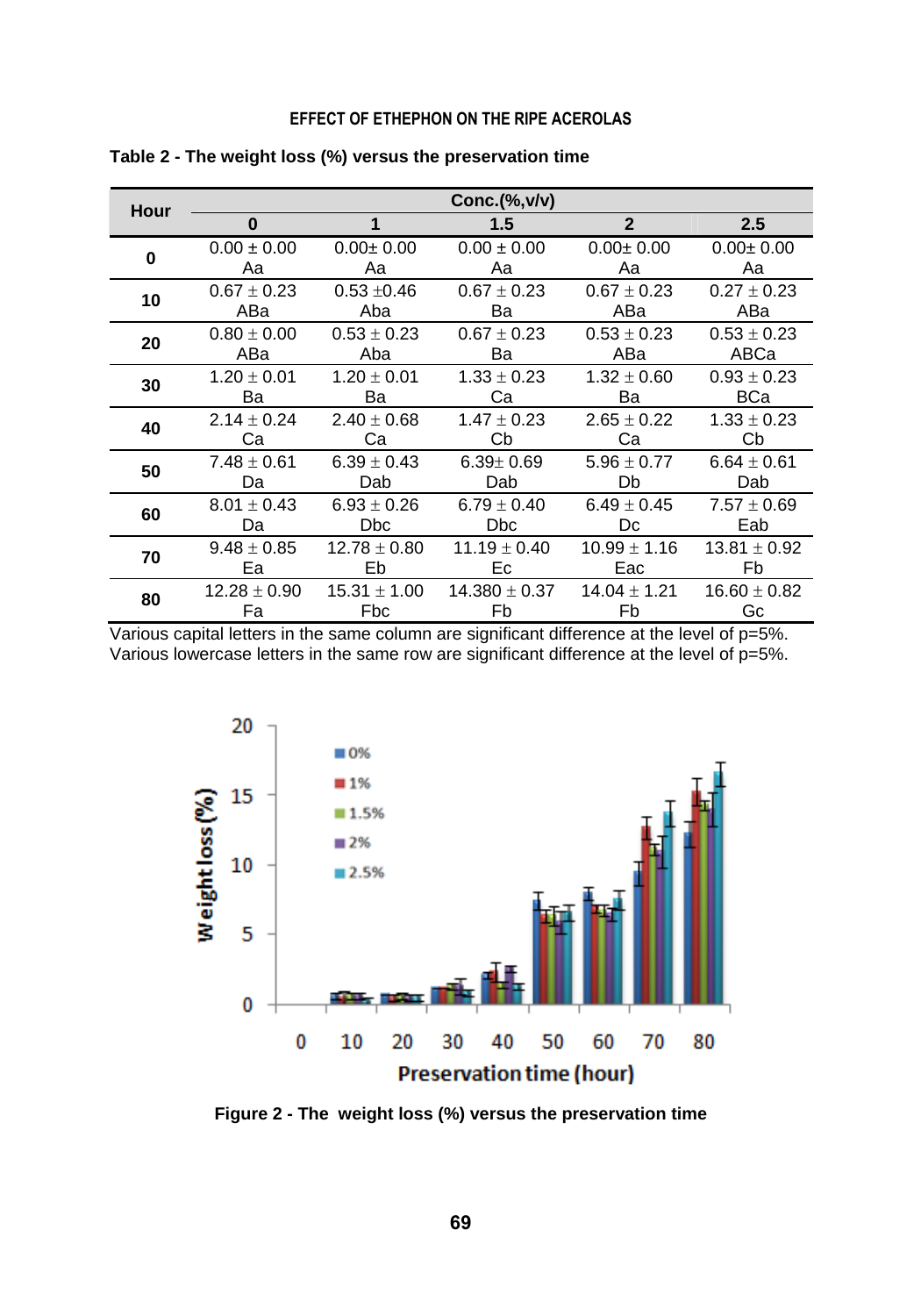## **Effect of ethephon concentration solution on reducing sugar and total acidity versus preservation time**

The amount of reducing sugar in fruits tended to decrease slowly during preservation time. The fruits would produce more amount of reducing sugar than that of consumed sugar during ripening process (Le *et al.,* 2008; Tran, 2004). In *Table 3*, the samples without ethephon treatment, the quantity of reducing sugar fluctuated slightly and increased gradually at greater ethephon concentrations. The samples treated with 2.5% of ethephon after 30 hours,

the amount of reducing sugar grew quite strongly (8.43%). Otherwise, this amount varied unstably and decreased rapidly, from 6.86% after 40 hours to 4.9% after 60 hours. Acerolas in this phase began to spoil which caused high respiration to consume much amount sugar (Ton, 2008). The treatment sample with 2% of ethephon, amount of reducing sugar did not increased rapidly when comparing with 2.5% of ethephon (reached 8.43% after 40 hours); in return, this amount had longer stability and slower reduction (retained 6.67% after 60 hours) (*Fig. 3*).

| Hour | $Conc.$ $\%$ , $v/v$ ) |                 |                 |                 |                 |
|------|------------------------|-----------------|-----------------|-----------------|-----------------|
|      | 0                      | 1               | 1.5             | $\mathbf{2}$    | 2.5             |
| 0    | $4.71 \pm 0.59$        | $4.71 \pm 0.00$ | $4.51 \pm 0.68$ | $4.71 \pm 0.59$ | $4.71 \pm 0.59$ |
|      | Aa                     | Aa              | Aa              | Aba             | Aa              |
| 10   | $4.90 \pm 0.34$        | $5.10 \pm 0.34$ | $4.90 \pm 0.34$ | $4.9 \pm 0.34$  | $5.49 \pm 0.34$ |
|      | ABa                    | ABa             | Aa              | ABa             | BCa             |
| 20   | $5.10 \pm 0.34$        | $5.49 \pm 0.34$ | $6.08 \pm 0.34$ | $5.88 \pm 0.59$ | $6.67 \pm 0.34$ |
|      | ABa                    | <b>BCab</b>     | <b>Bbc</b>      | CDb             | Dc              |
| 30   | $5.49 \pm 0.34$        | $5.69 \pm 0.34$ | $7.65 \pm 0.59$ | $8.24 \pm 0.59$ | $8.43 \pm 0.34$ |
|      | <b>BCa</b>             | Bca             | CDb             | FGb             | Eb              |
| 40   | $6.08 \pm 0.34$        | $7.06 \pm 0.59$ | $8.24 \pm 0.59$ | $8.43 \pm 0.34$ | $6.86 \pm 0.34$ |
|      | Ca                     | Eb              | Dc              | Gc              | Dab             |
| 50   | $6.86 \pm 0.34$        | $8.24 \pm 0.59$ | $7.84 \pm 0.68$ | $7.45 \pm 0.34$ | $5.88 \pm 0.59$ |
|      | Da                     | Fb              | CDb             | EFab            | Сc              |
| 60   | $7.45 \pm 0.34$        | $6.67 \pm 0.34$ | $7.25 \pm 0.34$ | $6.67 \pm 0.34$ | $4.9 \pm 0.34$  |
|      | Da                     | Deb             | Cab             | <b>DEb</b>      | ABc             |
| 70   | $7.06 \pm 0.59$        | $6.08 \pm 0.34$ | $6.08 \pm 0.34$ | $5.49 \pm 0.90$ | $4.51 \pm 0.34$ |
|      | Da                     | Cab             | Bab             | <b>BCbc</b>     | Ac              |
| 80   | $6.86 \pm 0.34$        | $5.1 \pm 0.68$  | $5.88 \pm 0.59$ | $4.51 \pm 0.34$ | $4.31 \pm 0.34$ |
|      | Da                     | Abc             | <b>Bb</b>       | Ac              | Ac              |

**Table 3 - Amount of reducing sugar (%) versus preservation time**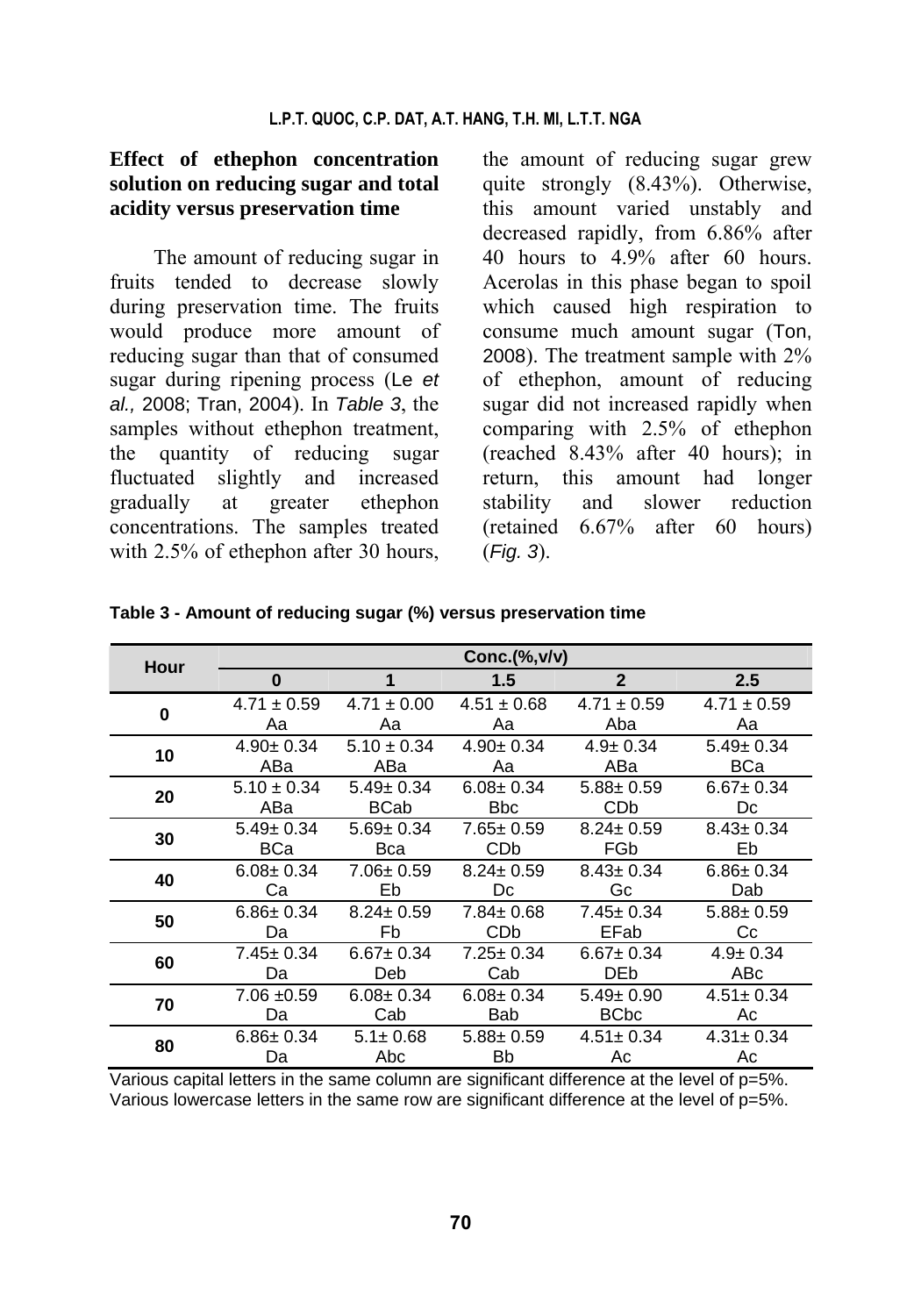### **EFFECT OF ETHEPHON ON THE RIPE ACEROLAS**



Preservation time (hour)

**Figure 3 - Amount of reducing sugar (%) of acerolas versus the preservation time** 

| Hour |                  |                  | $Conc.$ $\%$ , $v/v$ ) |                  |                  |
|------|------------------|------------------|------------------------|------------------|------------------|
|      | $\bf{0}$         | 1                | 1.5                    | $\overline{2}$   | 2.5              |
| 0    | $3.164 + 0.06$   | $3.127 \pm 0$    | $3.127 \pm 0.11$       | $3.201 + 0.06$   | $3.238 + 0.11$   |
|      | Aa               | Aa               | Aa                     | Aa               | Aa               |
| 10   | $2.941 \pm 0.06$ | $3.052 \pm 0.13$ | $2.941 \pm 0.06$       | $3.052 \pm 0.06$ | $3.015 \pm 0.11$ |
|      | BCa              | Aba              | ABb                    | ABc              | Bc               |
| 20   | $2.903 + 0.22$   | $2.866 \pm 0.32$ | $2.829 \pm 0.06$       | $2.903 + 0.11$   | $2.866 \pm 0.06$ |
|      | Cb               | Aba              | BCa                    | BC <sub>b</sub>  | BCa              |
| 30   | $2.829 \pm 0.13$ | $2.792 \pm 0.11$ | $2.829 + 0.26$         | $2.972 \pm 0.11$ | $2.754 \pm 0.17$ |
|      | CDab             | Bca              | <b>BCab</b>            | CDa              | CDa              |
| 40   | $2.792 \pm 0.11$ | $2.754 \pm 0.13$ | $2.754 \pm 0.13$       | $2.717 \pm 0.06$ | $2.606 \pm 0.13$ |
|      | CDab             | Cb               | <b>BCb</b>             | Db               | Dc               |
| 50   | $2.717 \pm 0.28$ | $2.717 \pm 0.06$ | $2.68 \pm 0.11$        | $2.606 \pm 0.06$ | $2.308 + 0.13$   |
|      | CDa              | Cda              | CDa                    | DEa              | Eb               |
| 60   | $2.643 \pm 0.06$ | $2.457 + 0.22$   | $2.531 + 0.06$         | $2.494 \pm 0.23$ | $2.122 \pm 0.11$ |
|      | DEa              | Dea              | Da                     | Ea               | EFb.             |
| 70   | $2.419 \pm 0.06$ | $2.196 \pm 0.06$ | $2.271 \pm 0.06$       | $2.084 \pm 0.06$ | $2.01 \pm 0$     |
|      | EFa              | Efb              | Eb                     | Fc               | Fc               |
| 80   | $2.271 \pm 0.06$ | $2.084 \pm 0.13$ | $2.047 \pm 0.06$       | $2.084 \pm 0.06$ | $2.047 + 0.06$   |
|      | Fa               | Fb               | Fb                     | Fb               | Fb               |

**Table 4 - Amount of total acidity value (g/l) versus the preservation time**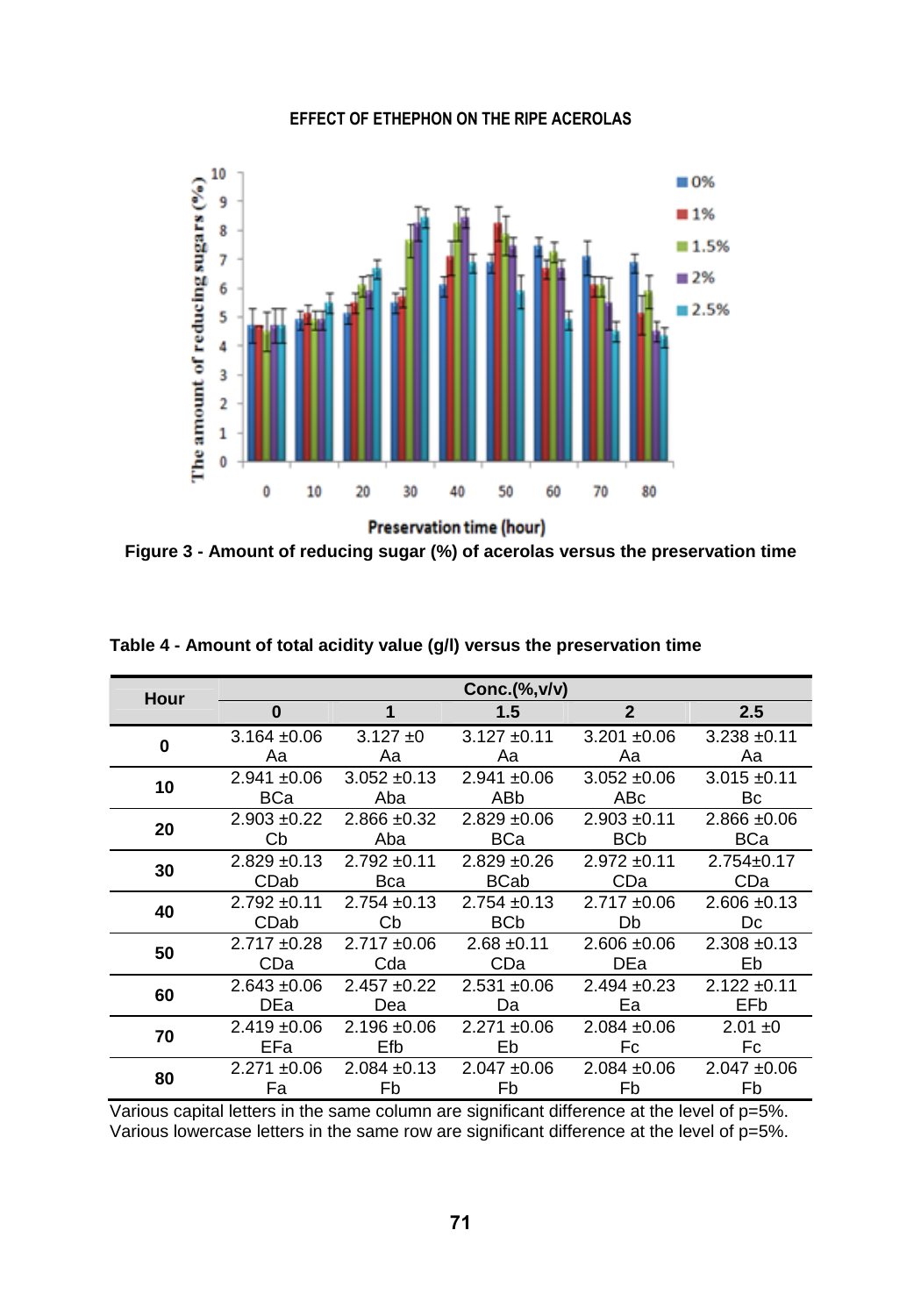

**Figure 4 - Amount of total acidity value (g/l) of acerolas versus the preservation time** 

In *Table 4*, the total acidity value in acerolas tended to decrease during the preservation time. It are the major respiratory substrates, utilized higher than others and could decrease to 50% during fruit formation. Reducing amount of total acidity in ripe fruits results as increasing of cell membrane penetration lead acid to diffuse into cells, this process released some derivatives of malic acid, which would convert into soluble sugar (Le *et al.,* 2008; Tran, 2004). The amount of total acidity in 0% of ethephon sample decreased at the least and was significant different at level of  $p=5%$ when comparing with the remaining samples. Amount total acidity of all samples treated with ethephon changed inconsiderably (*Fig. 4*). Acerolas changed to ripening process, so damage process began to appear at the same time.

In this research, the samples treated with 2% of ethephon solution which had high ripening rate and reducing sugar amount, low weight loss, ripening evenly and having good sensory evaluation after incubation time from 50 to 60 hours.

### **Testing the ethephon residue on the acerolas**

After the preservation time from 50 to 60 hour, the ethephon residue on acerolas was covariant when comparing its with the ethephon concentration solution (*Table 5*). However, ethephon residue will reduce over preservation time cause ethephon could be hygroscopic and released ethylene (Tran, 2000) (*Fig. 5*). Nevertheless, residues on samples still remain in the permitted range (in accordance with the current regulation of Vietnam–Circular No. 68/2012/TT-BNNPTNT).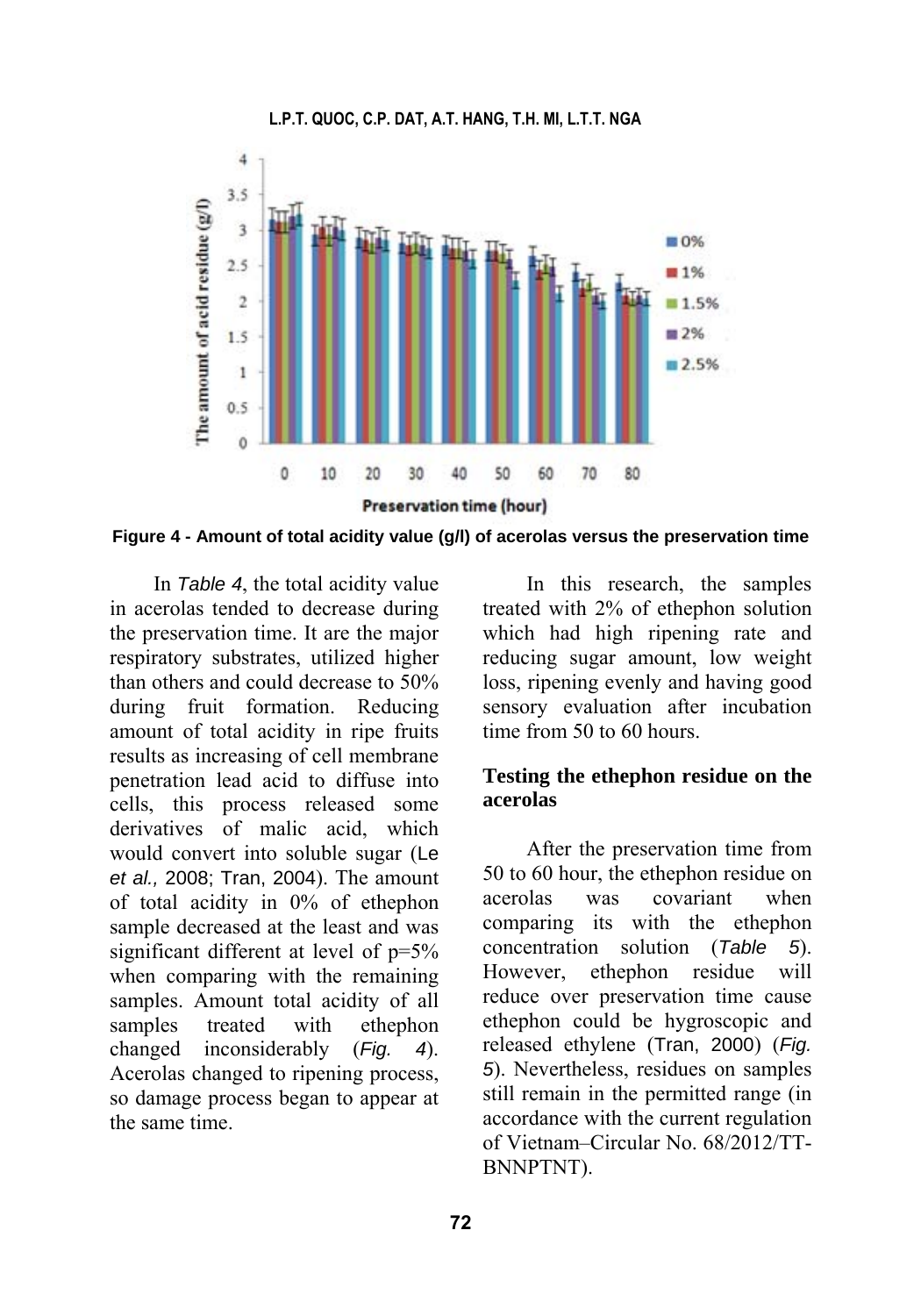| Table 5 - The ethephon residue on the acerolas (mg/kg) |  |  |
|--------------------------------------------------------|--|--|
|--------------------------------------------------------|--|--|

| <b>Ethephon</b><br>concentration in<br>soaking solution<br>( %, v/v) | 1.5                                                                                   | 2.5 |
|----------------------------------------------------------------------|---------------------------------------------------------------------------------------|-----|
| <b>Ethephon residue</b><br>on the acerolas<br>(mg/kg)                | $0.0715 \pm 0.011^a$ $0.0825 \pm 0.005^{ab}$ $0.11 \pm 0.013^{bc}$ $0.12 \pm 0.014^c$ |     |

Various small lowercase letters are significant difference at the level of p=5%.

$$
\begin{array}{ccc}\n & 0 \\
& \mathcal{N} \\
& \mathcal{N} \\
& \mathcal{N} \\
& \mathcal{N} \\
& \mathcal{O} \\
& \mathcal{O} \\
& \mathcal{O} \\
& \mathcal{O} \\
& \mathcal{O} \\
& \mathcal{O} \\
& \mathcal{O} \\
& \mathcal{O} \\
& \mathcal{O} \\
& \mathcal{O} \\
& \mathcal{O} \\
& \mathcal{O} \\
& \mathcal{O} \\
& \mathcal{O} \\
& \mathcal{O} \\
& \mathcal{O} \\
& \mathcal{O} \\
& \mathcal{O} \\
& \mathcal{O} \\
& \mathcal{O} \\
& \mathcal{O} \\
& \mathcal{O} \\
& \mathcal{O} \\
& \mathcal{O} \\
& \mathcal{O} \\
& \mathcal{O} \\
& \mathcal{O} \\
& \mathcal{O} \\
& \mathcal{O} \\
& \mathcal{O} \\
& \mathcal{O} \\
& \mathcal{O} \\
& \mathcal{O} \\
& \mathcal{O} \\
& \mathcal{O} \\
& \mathcal{O} \\
& \mathcal{O} \\
& \mathcal{O} \\
& \mathcal{O} \\
& \mathcal{O} \\
& \mathcal{O} \\
& \mathcal{O} \\
& \mathcal{O} \\
& \mathcal{O} \\
& \mathcal{O} \\
& \mathcal{O} \\
& \mathcal{O} \\
& \mathcal{O} \\
& \mathcal{O} \\
& \mathcal{O} \\
& \mathcal{O} \\
& \mathcal{O} \\
& \mathcal{O} \\
& \mathcal{O} \\
& \mathcal{O} \\
& \mathcal{O} \\
& \mathcal{O} \\
& \mathcal{O} \\
& \mathcal{O} \\
& \mathcal{O} \\
& \mathcal{O} \\
& \mathcal{O} \\
& \mathcal{O} \\
& \mathcal{O} \\
& \mathcal{O} \\
& \mathcal{O} \\
& \mathcal{O} \\
& \mathcal{O} \\
& \mathcal{O} \\
& \mathcal{O} \\
& \mathcal{O} \\
& \mathcal{O} \\
& \mathcal{O} \\
& \mathcal{O} \\
& \mathcal{O} \\
& \mathcal{O} \\
& \mathcal{O} \\
& \mathcal{O} \\
& \mathcal{O} \\
& \mathcal{O} \\
& \mathcal{O} \\
& \mathcal{O} \\
& \mathcal{O} \\
& \mathcal{O} \\
& \mathcal{O} \\
& \mathcal{O} \\
& \mathcal{O} \\
& \mathcal{O} \\
& \mathcal{O} \\
& \mathcal
$$

**Figure 5 - Ethylene was formed from ethephon** (Tran, 2000)

# **Sensory evaluation of acerolas after soaking in ethephon solution**

We used 24 participants who have evaluated the similarities and differences of the samples of acerola which are not soaked (*Figs. 6 and 7*), were bought in the local market and soaked into ethephon solutions with the preservation time 50 hour. Result was presented in *Table 6*.

 $\chi^2$   $\lt \chi^2$  <sub>cri</sub>, consumers were unable to differentiate the soaking and not soaking samples into ethephon solution. In other words, these two samples (A and B) are the similar at the level of p=5%.



**Figure 6 - Acerolas before soaking in ethephon solution** 



**Figure 7 - Acerolas after soaking in ethephon solution**